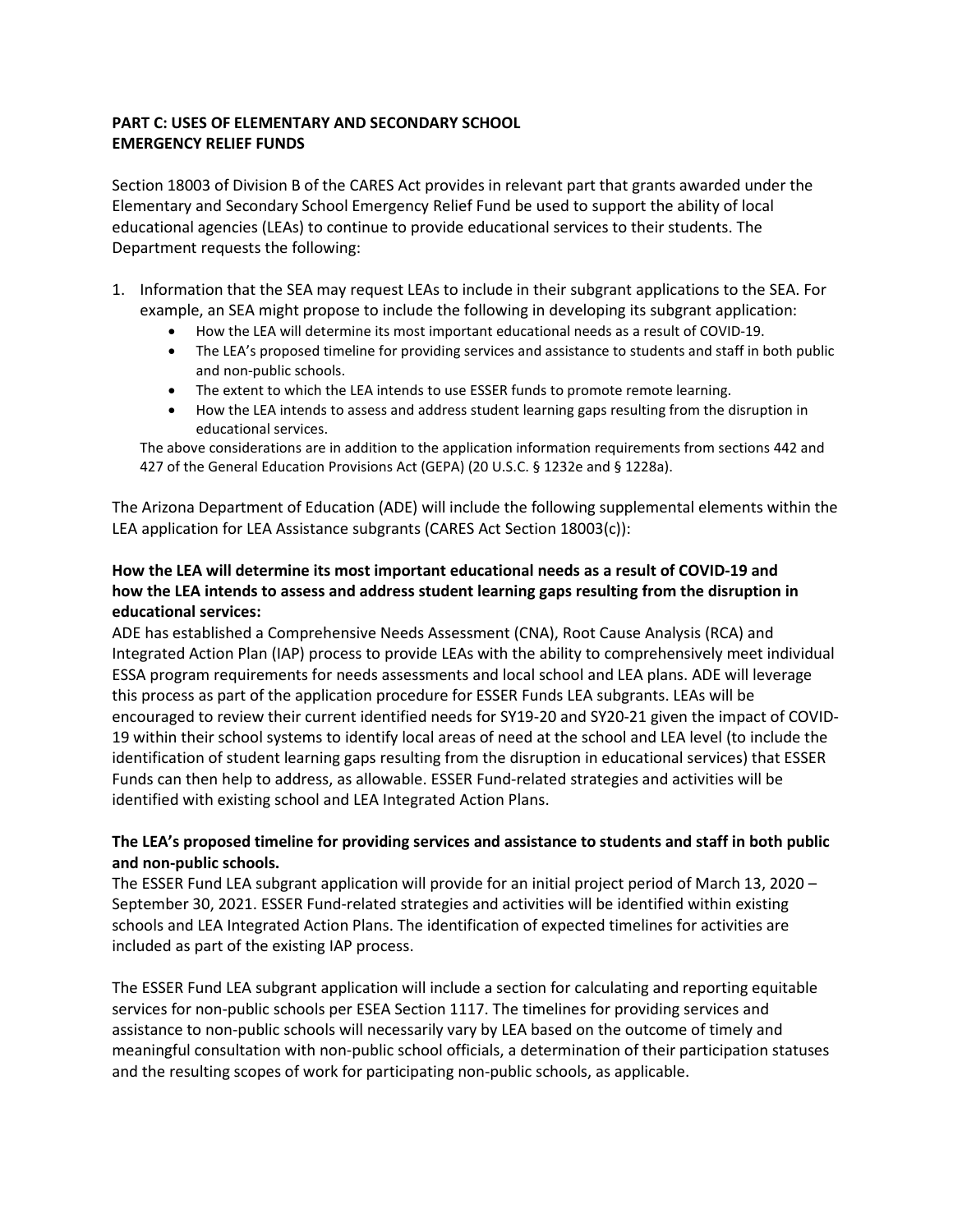#### **The extent to which the LEA intends to use ESSER funds to promote remote learning.**

The ESSER Fund LEA subgrant application will include a narrative section to provide LEAs with the opportunity to provide details regarding their expected use of funds, per activities allowable under CARES Act Section 18003(d). This will include descriptions of how an LEA may choose to use ESSER Funds to support the delivery of online and distance learning through the allowability for such activities under the ESEA and other federal acts per CARES Act Section 18003(d)(1), or as applicable under the remaining allowable uses of funds per CARES Act Section 18003(d)(2)-(12).

- 2. The extent to which the SEA intends to use any portion of its SEA reserve (up to 10 percent of its ESSER Fund award) to support:
	- technological capacity and access including hardware and software, connectivity, and instructional expertise – to support remote learning. If so, please describe the strategies the SEA intends to use to serve disadvantaged populations listed in Sec. 18003(d)(4) of the CARES Act; and
	- remote learning by developing new informational and academic resources and expanding awareness of, and access to, best practices and innovations in remote learning and support for students, families, and educators.

ADE has identified the support for online and distance learning an area of focus for the use of the SEA's 9.5% reservation for emergency needs as determined by the SEA to address issues responding to COVID-19 in school systems statewide.

| $\left( \blacklozenge\right)$<br><b>Relief</b>                                                                       | $\frac{4}{11}$<br><b>Preparation &amp;</b><br><b>Prevention</b>                                                                                          | <b>Recovery</b>                                                                                                                                                          |
|----------------------------------------------------------------------------------------------------------------------|----------------------------------------------------------------------------------------------------------------------------------------------------------|--------------------------------------------------------------------------------------------------------------------------------------------------------------------------|
| March 13 - May 30, 2020<br>Meeting immediate needs and<br>managing school closures and<br>planning for summer school | June 1 - August 30, 2020<br>Addressing and stablizing<br>disruption and preparing for<br>safe school openings, as well as<br>a future health disruptions | <b>September 1, 2020 -</b><br><b>September 30, 2021</b><br>Managing on-going recovery<br>needs of students and schools,<br>and reimagining safe learning<br>environments |

Arizona encourages a three-phase approach to plan to leverage ESSER Funds to respond to state and local needs:

ADE ESSER Funds will focus on **supporting students, families, educators, and leaders** to enhance **K-12 COVID-19 relief, prevention and preparation, and recovery efforts statewide**. Emphasis will be placed on areas most significantly impacted by COVID-19 – including Tribal Communities, rural and remote schools.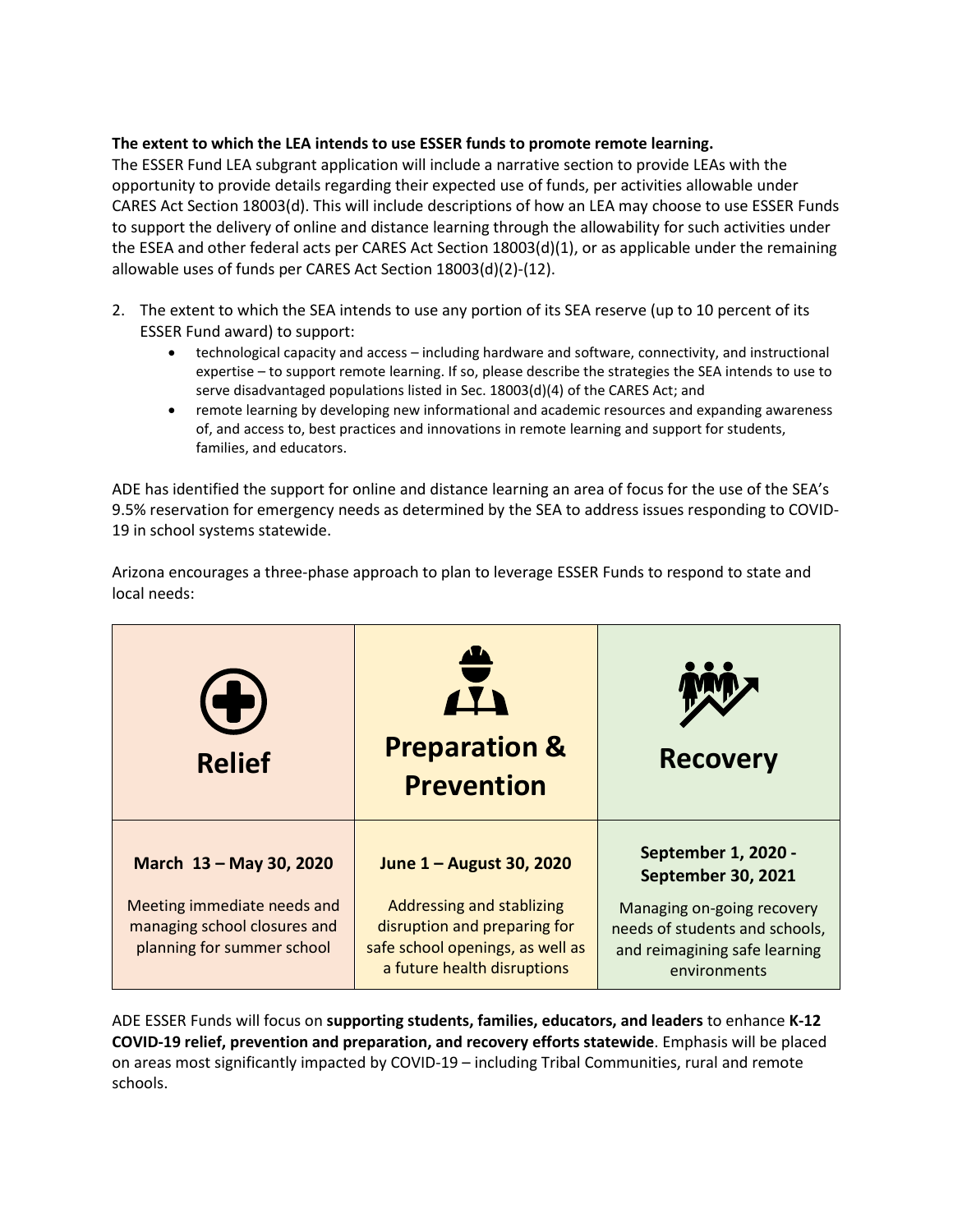ADE will collaborate with the Governor's Office and other state, regional and local partners and initiatives to further support efforts to identify areas that can be enhanced or expanded through targeted use of ESSER Funds. This will include support for online and distance learning improving broadband access for students and staff in significantly impacted LEAs. This support may be provided, in part, across the following areas of emphasis:

### **Technology Infrastructure to Support Student Learning**

- Local broadband infrastructure
- Broadband services availability
- Student access to internet service
- Student access to devices
- LEA access to online learning platforms
- LEA access to instructional software
- LEA capacity to provide technical support to teachers and students
- Licenses
- Coordination with Regional Public Television and Radio for Delivery of Collaborative Instructional Content

Additional support will be provided to assist LEAs to support **student learning and families**, in part, through:

- Online Resources to Support Families with Distance Learning
- Online Tutoring and Interventions Support
- Enhanced Communications with Students and Families
- Adapted Special Education Services
- Support for special populations of learners to include low-income children or students, children with disabilities, English learners, racial and ethnic minorities, students experiencing homelessness, and foster care youth
- Social and Emotional Learning and Trauma-Sensitive Supports for Students, Families and staff
- Student and Family Counseling and Mental Health Services
- Student and Family Community-Based School Health Services
- Coordination with nutrition efforts to address food insecurity

**Teachers** will be supported, in part, through:

- Ongoing Social-Emotional / Mental Health Support
- Ongoing Professional Learning Support for Teachers:
	- o Online and Distance Learning
	- o Trauma Informed Instruction
	- o Social and Emotional Learning
	- o Supports for Special Populations of Learners

**Leaders** will be supported, in part, through:

- Ongoing Social-Emotional / Mental Health Support
- Ongoing Professional Learning for Leaders
	- o Leading Online and Distance Learning: Support teachers to deliver quality online and distance learning, strategies for coaching, observation and feedback
	- o Trauma Informed Instruction
	- o Social and Emotional Learning